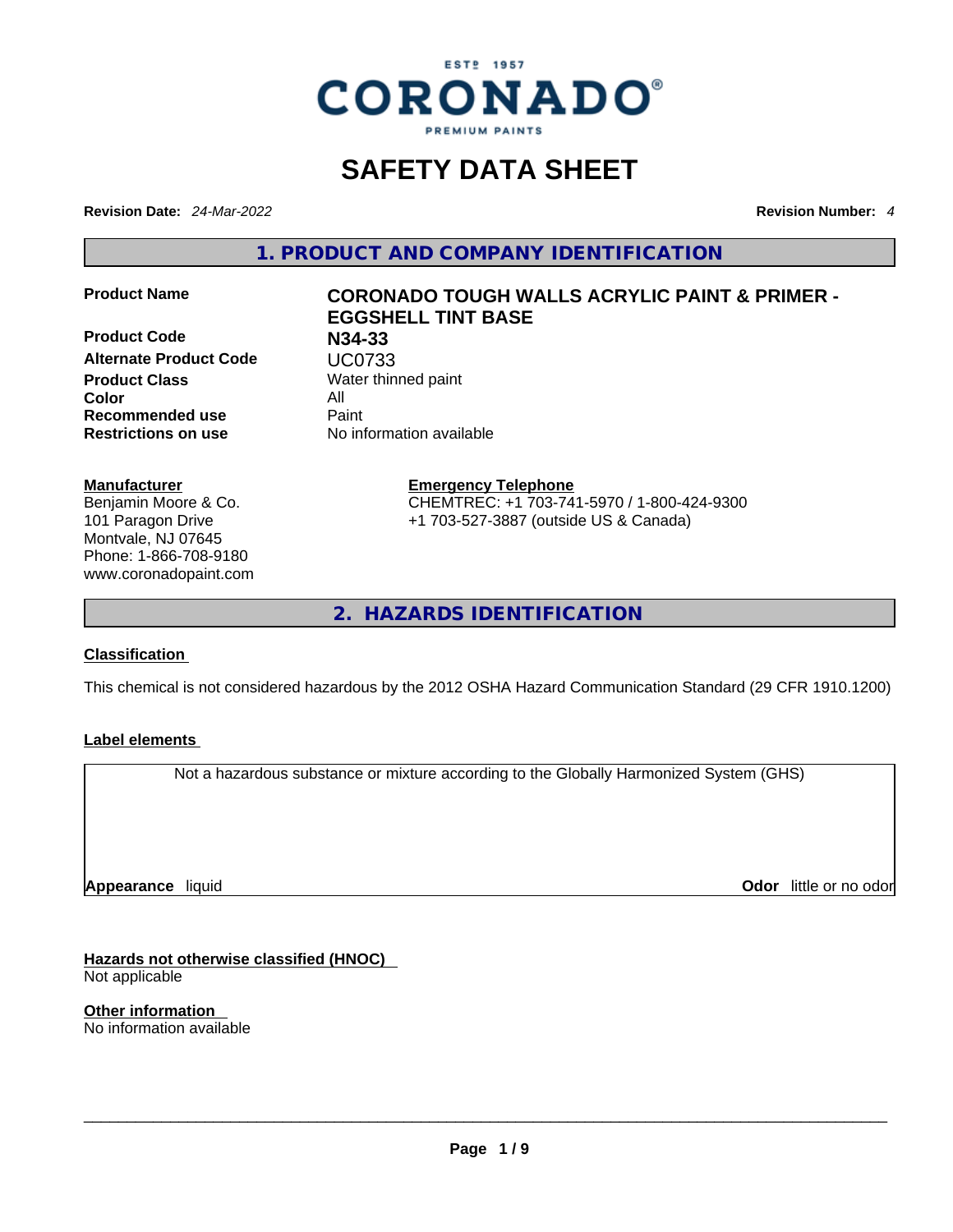**WARNING:** This product contains isothiazolinone compounds at levels of <0.1%. These substances are biocides commonly found in most paints and a variety of personal care products as a preservative. Certain individuals may be sensitive or allergic to these substances, even at low levels.

#### **3. COMPOSITION INFORMATION ON COMPONENTS**

| <b>Chemical name</b> | <b>CAS No.</b> | Weight-%          |
|----------------------|----------------|-------------------|
| Titanium dioxide     | 13463-67-7     | 15<br>10 -        |
| Limestone            | 1317-65-3      | 10<br>Б.<br>. - س |
| Nepheline syenite    | 37244-96-5     |                   |

|                                                  | 4. FIRST AID MEASURES                                                                                    |
|--------------------------------------------------|----------------------------------------------------------------------------------------------------------|
| <b>General Advice</b>                            | No hazards which require special first aid measures.                                                     |
| <b>Eye Contact</b>                               | Rinse thoroughly with plenty of water for at least 15 minutes and consult a<br>physician.                |
| <b>Skin Contact</b>                              | Wash off immediately with soap and plenty of water while removing all<br>contaminated clothes and shoes. |
| <b>Inhalation</b>                                | Move to fresh air. If symptoms persist, call a physician.                                                |
| Ingestion                                        | Clean mouth with water and afterwards drink plenty of water. Consult a physician<br>if necessary.        |
| <b>Most Important</b><br><b>Symptoms/Effects</b> | None known.                                                                                              |
| <b>Notes To Physician</b>                        | Treat symptomatically.                                                                                   |
|                                                  |                                                                                                          |

**5. FIRE-FIGHTING MEASURES** 

| <b>Suitable Extinguishing Media</b>                                              | Use extinguishing measures that are appropriate to local<br>circumstances and the surrounding environment.                                   |
|----------------------------------------------------------------------------------|----------------------------------------------------------------------------------------------------------------------------------------------|
| Protective equipment and precautions for firefighters                            | As in any fire, wear self-contained breathing apparatus<br>pressure-demand, MSHA/NIOSH (approved or equivalent)<br>and full protective gear. |
| <b>Specific Hazards Arising From The Chemical</b>                                | Closed containers may rupture if exposed to fire or<br>extreme heat.                                                                         |
| Sensitivity to mechanical impact                                                 | No.                                                                                                                                          |
| Sensitivity to static discharge                                                  | No.                                                                                                                                          |
| <b>Flash Point Data</b><br>Flash point (°F)<br>Flash Point (°C)<br><b>Method</b> | Not applicable<br>Not applicable<br>Not applicable                                                                                           |
|                                                                                  |                                                                                                                                              |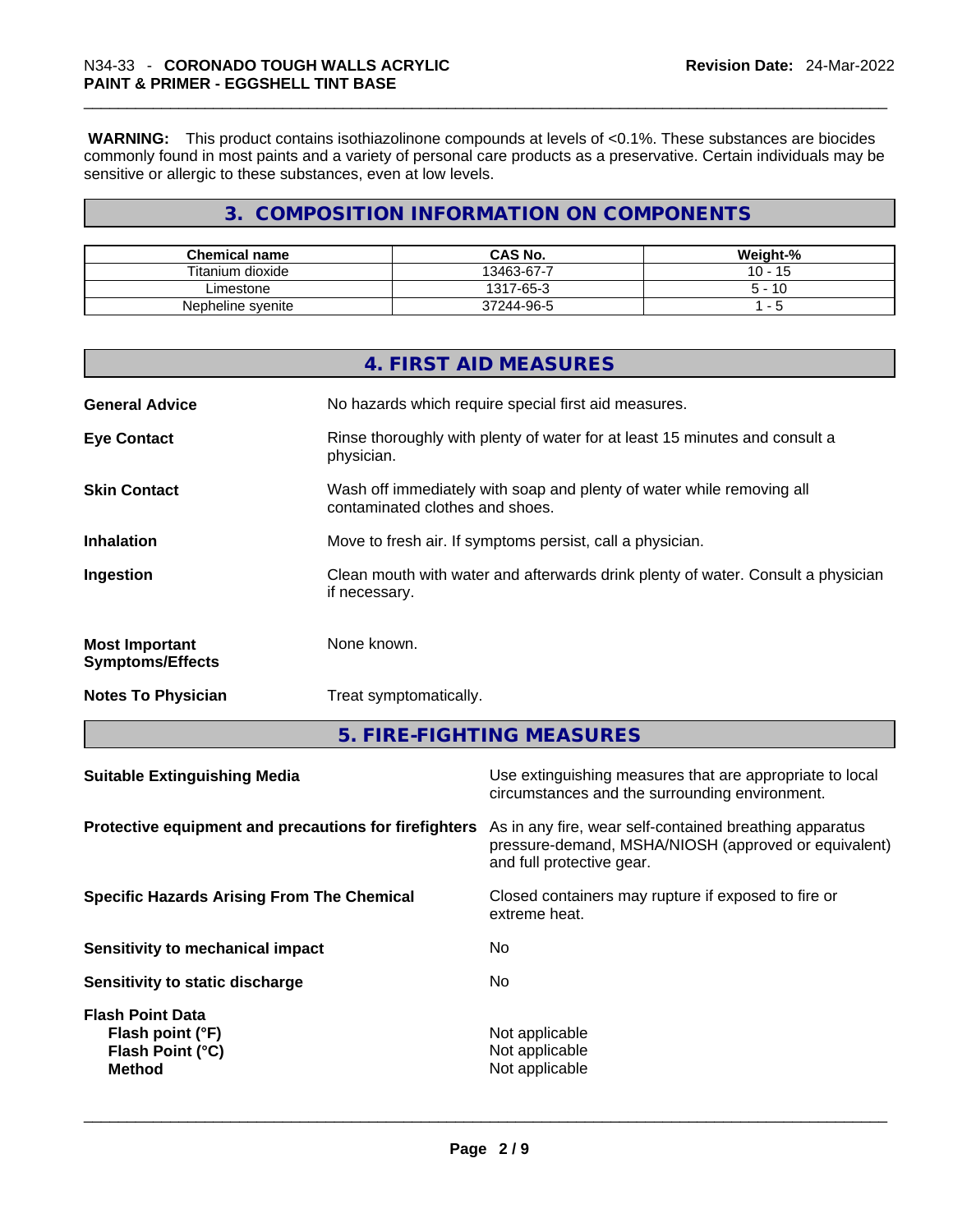#### **Flammability Limits In Air**

**Lower flammability limit:** Not applicable **Upper flammability limit:** Not applicable

**NFPA Health:** 1 **Flammability:** 0 **Instability:** 0 **Special:** Not Applicable

#### **NFPA Legend**

- 0 Not Hazardous
- 1 Slightly
- 2 Moderate
- 3 High
- 4 Severe

*The ratings assigned are only suggested ratings, the contractor/employer has ultimate responsibilities for NFPA ratings where this system is used.* 

*Additional information regarding the NFPA rating system is available from the National Fire Protection Agency (NFPA) at www.nfpa.org.* 

#### **6. ACCIDENTAL RELEASE MEASURES**

| <b>Personal Precautions</b>      | Avoid contact with skin, eyes and clothing. Ensure adequate ventilation.                                                                                                         |  |
|----------------------------------|----------------------------------------------------------------------------------------------------------------------------------------------------------------------------------|--|
| <b>Other Information</b>         | Prevent further leakage or spillage if safe to do so.                                                                                                                            |  |
| <b>Environmental precautions</b> | See Section 12 for additional Ecological Information.                                                                                                                            |  |
| <b>Methods for Cleaning Up</b>   | Soak up with inert absorbent material. Sweep up and shovel into suitable<br>containers for disposal.                                                                             |  |
|                                  | 7. HANDLING AND STORAGE                                                                                                                                                          |  |
| <b>Handling</b>                  | Avoid contact with skin, eyes and clothing. Avoid breathing vapors, spray mists or<br>sanding dust. In case of insufficient ventilation, wear suitable respiratory<br>equipment. |  |
| <b>Storage</b>                   | Keep container tightly closed. Keep out of the reach of children.                                                                                                                |  |
| <b>Incompatible Materials</b>    | No information available                                                                                                                                                         |  |

**8. EXPOSURE CONTROLS/PERSONAL PROTECTION** 

#### **Exposure Limits**

| <b>Chemical name</b> | <b>ACGIH TLV</b>         | <b>OSHA PEL</b>                 |
|----------------------|--------------------------|---------------------------------|
| Titanium dioxide     | TWA: $10 \text{ ma/m}^3$ | <b>TWA</b><br>15 mg/m $3 \cdot$ |
| Limestone            | N/E                      | 15 mg/m $3$ - TWA               |
|                      |                          | <b>TWA</b><br>5 mg/ $m3$        |

#### **Legend**

ACGIH - American Conference of Governmental Industrial Hygienists Exposure Limits OSHA - Occupational Safety & Health Administration Exposure Limits N/E - Not Established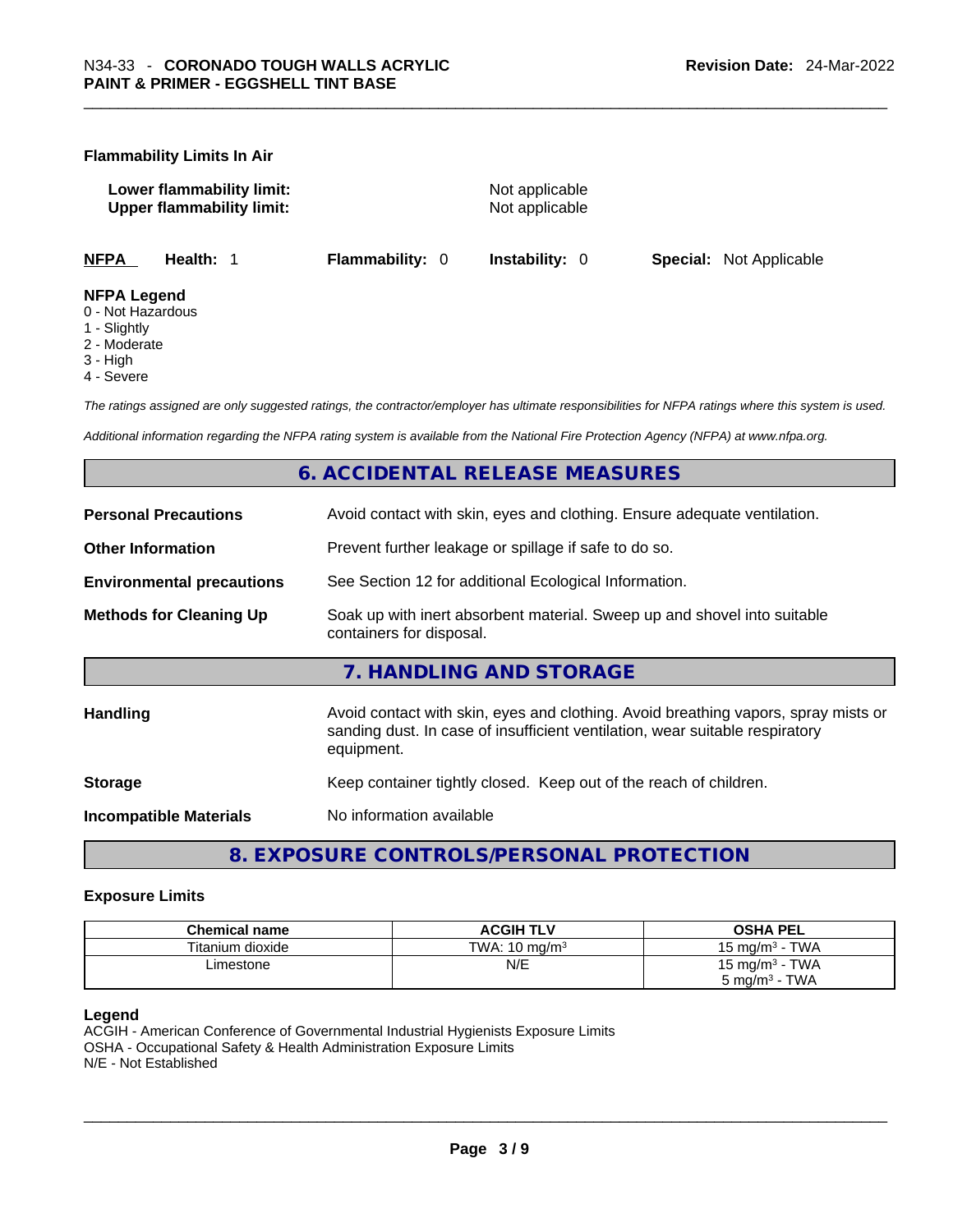| <b>Engineering Measures</b>          | Ensure adequate ventilation, especially in confined areas.                                                                          |  |  |
|--------------------------------------|-------------------------------------------------------------------------------------------------------------------------------------|--|--|
| <b>Personal Protective Equipment</b> |                                                                                                                                     |  |  |
| <b>Eye/Face Protection</b>           | Safety glasses with side-shields.                                                                                                   |  |  |
| <b>Skin Protection</b>               | Protective gloves and impervious clothing.                                                                                          |  |  |
| <b>Respiratory Protection</b>        | In case of insufficient ventilation wear suitable respiratory equipment.                                                            |  |  |
| <b>Hygiene Measures</b>              | Avoid contact with skin, eyes and clothing. Remove and wash contaminated<br>clothing before re-use. Wash thoroughly after handling. |  |  |

**9. PHYSICAL AND CHEMICAL PROPERTIES** 

| Appearance                           | liquid                   |
|--------------------------------------|--------------------------|
| Odor                                 | little or no odor        |
| <b>Odor Threshold</b>                | No information available |
| Density (Ibs/gal)                    | $10.15 - 10.25$          |
| <b>Specific Gravity</b>              | $1.21 - 1.23$            |
| pH                                   | No information available |
| <b>Viscosity (cps)</b>               | No information available |
| Solubility(ies)                      | No information available |
| <b>Water solubility</b>              | No information available |
| <b>Evaporation Rate</b>              | No information available |
| Vapor pressure                       | No information available |
| <b>Vapor density</b>                 | No information available |
| Wt. % Solids                         | $40 - 50$                |
| Vol. % Solids                        | $30 - 40$                |
| Wt. % Volatiles                      | $50 - 60$                |
| Vol. % Volatiles                     | $60 - 70$                |
| <b>VOC Regulatory Limit (g/L)</b>    | < 50                     |
| <b>Boiling Point (°F)</b>            | 212                      |
| <b>Boiling Point (°C)</b>            | 100                      |
| Freezing point (°F)                  | 32                       |
| <b>Freezing Point (°C)</b>           | 0                        |
| Flash point (°F)                     | Not applicable           |
| Flash Point (°C)                     | Not applicable           |
| <b>Method</b>                        | Not applicable           |
| <b>Flammability (solid, gas)</b>     | Not applicable           |
| <b>Upper flammability limit:</b>     | Not applicable           |
| Lower flammability limit:            | Not applicable           |
| <b>Autoignition Temperature (°F)</b> | No information available |
| <b>Autoignition Temperature (°C)</b> | No information available |
| Decomposition Temperature (°F)       | No information available |
| Decomposition Temperature (°C)       | No information available |
| <b>Partition coefficient</b>         | No information available |

#### **10. STABILITY AND REACTIVITY**

**Reactivity Not Applicable Not Applicable** 

**Chemical Stability Stable under normal conditions.** Stable under normal conditions.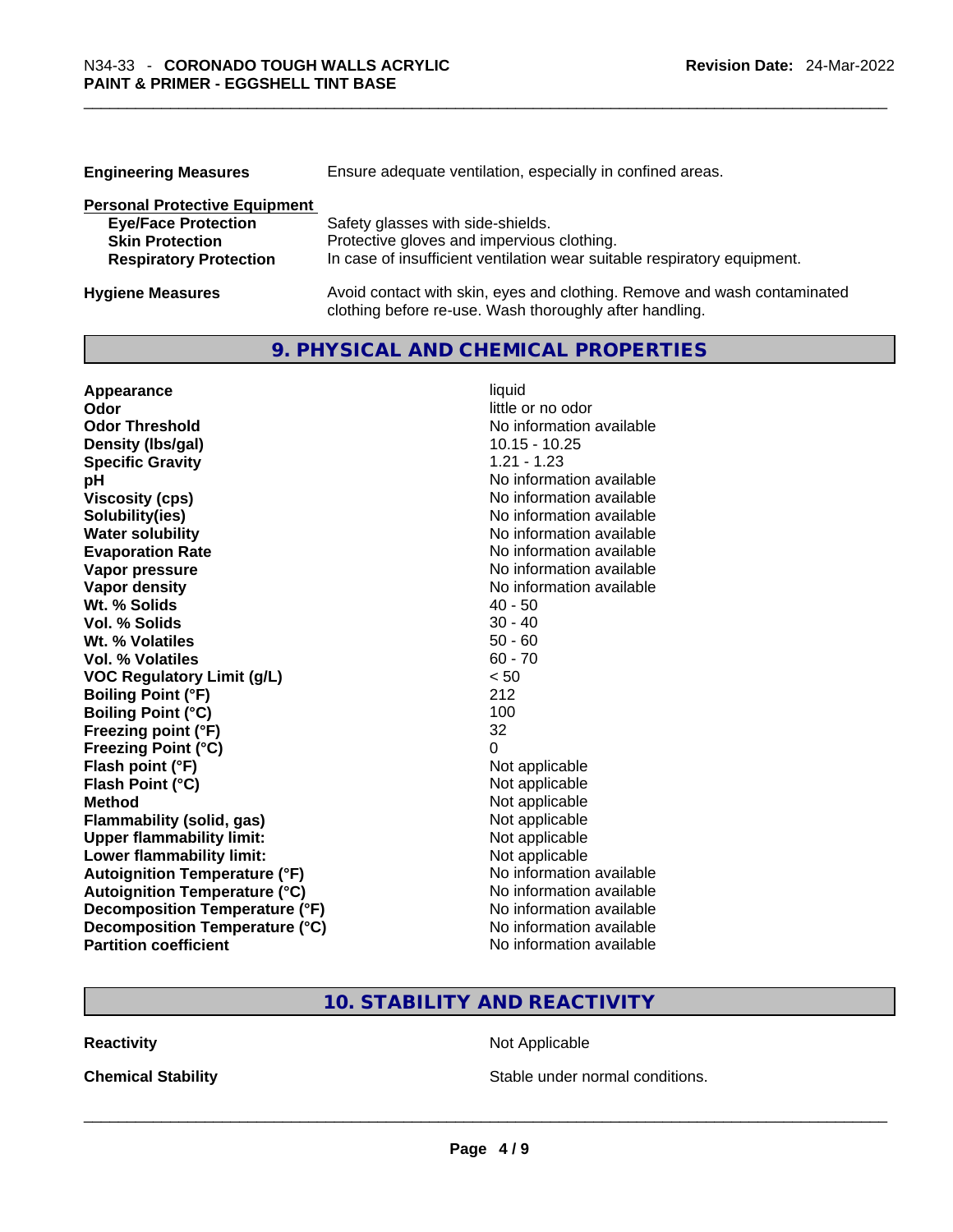| <b>Conditions to avoid</b>                                                                                                                                                                                                                                                                                                                                                     |                                                                                                                                                                                                                                                                                                                                                                                                          | Prevent from freezing.                                                                                                                                               |                 |
|--------------------------------------------------------------------------------------------------------------------------------------------------------------------------------------------------------------------------------------------------------------------------------------------------------------------------------------------------------------------------------|----------------------------------------------------------------------------------------------------------------------------------------------------------------------------------------------------------------------------------------------------------------------------------------------------------------------------------------------------------------------------------------------------------|----------------------------------------------------------------------------------------------------------------------------------------------------------------------|-----------------|
| <b>Incompatible Materials</b>                                                                                                                                                                                                                                                                                                                                                  | No materials to be especially mentioned.                                                                                                                                                                                                                                                                                                                                                                 |                                                                                                                                                                      |                 |
| <b>Hazardous Decomposition Products</b>                                                                                                                                                                                                                                                                                                                                        |                                                                                                                                                                                                                                                                                                                                                                                                          | None under normal use.                                                                                                                                               |                 |
| Possibility of hazardous reactions                                                                                                                                                                                                                                                                                                                                             |                                                                                                                                                                                                                                                                                                                                                                                                          | None under normal conditions of use.                                                                                                                                 |                 |
|                                                                                                                                                                                                                                                                                                                                                                                |                                                                                                                                                                                                                                                                                                                                                                                                          | 11. TOXICOLOGICAL INFORMATION                                                                                                                                        |                 |
| <b>Product Information</b>                                                                                                                                                                                                                                                                                                                                                     |                                                                                                                                                                                                                                                                                                                                                                                                          |                                                                                                                                                                      |                 |
| Information on likely routes of exposure                                                                                                                                                                                                                                                                                                                                       |                                                                                                                                                                                                                                                                                                                                                                                                          |                                                                                                                                                                      |                 |
| <b>Principal Routes of Exposure</b>                                                                                                                                                                                                                                                                                                                                            | Eye contact, skin contact and inhalation.                                                                                                                                                                                                                                                                                                                                                                |                                                                                                                                                                      |                 |
| <b>Acute Toxicity</b>                                                                                                                                                                                                                                                                                                                                                          |                                                                                                                                                                                                                                                                                                                                                                                                          |                                                                                                                                                                      |                 |
| <b>Product Information</b>                                                                                                                                                                                                                                                                                                                                                     | No information available                                                                                                                                                                                                                                                                                                                                                                                 |                                                                                                                                                                      |                 |
| Symptoms related to the physical, chemical and toxicological characteristics                                                                                                                                                                                                                                                                                                   |                                                                                                                                                                                                                                                                                                                                                                                                          |                                                                                                                                                                      |                 |
| <b>Symptoms</b>                                                                                                                                                                                                                                                                                                                                                                |                                                                                                                                                                                                                                                                                                                                                                                                          | No information available                                                                                                                                             |                 |
|                                                                                                                                                                                                                                                                                                                                                                                |                                                                                                                                                                                                                                                                                                                                                                                                          | Delayed and immediate effects as well as chronic effects from short and long-term exposure                                                                           |                 |
| Eye contact<br><b>Skin contact</b><br><b>Inhalation</b><br>Ingestion<br><b>Sensitization</b><br><b>Neurological Effects</b><br><b>Mutagenic Effects</b><br><b>Reproductive Effects</b><br><b>Developmental Effects</b><br><b>Target organ effects</b><br><b>STOT - single exposure</b><br><b>STOT - repeated exposure</b><br>Other adverse effects<br><b>Aspiration Hazard</b> | May cause slight irritation.<br>skin and cause irritation.<br>May cause irritation of respiratory tract.<br>No information available<br>No information available.<br>No information available.<br>No information available.<br>No information available.<br>No information available.<br>No information available.<br>No information available.<br>No information available.<br>No information available | Substance may cause slight skin irritation. Prolonged or repeated contact may dry<br>Ingestion may cause gastrointestinal irritation, nausea, vomiting and diarrhea. |                 |
| <b>Numerical measures of toxicity</b>                                                                                                                                                                                                                                                                                                                                          |                                                                                                                                                                                                                                                                                                                                                                                                          |                                                                                                                                                                      |                 |
| The following values are calculated based on chapter 3.1 of the GHS document                                                                                                                                                                                                                                                                                                   |                                                                                                                                                                                                                                                                                                                                                                                                          |                                                                                                                                                                      |                 |
| <b>ATEmix (oral)</b>                                                                                                                                                                                                                                                                                                                                                           | 91942 mg/kg                                                                                                                                                                                                                                                                                                                                                                                              |                                                                                                                                                                      |                 |
| <b>Component Information</b>                                                                                                                                                                                                                                                                                                                                                   |                                                                                                                                                                                                                                                                                                                                                                                                          |                                                                                                                                                                      |                 |
| Chemical name                                                                                                                                                                                                                                                                                                                                                                  | Oral LD50                                                                                                                                                                                                                                                                                                                                                                                                | Dermal LD50                                                                                                                                                          | Inhalation LC50 |
| Titanium dioxide<br>13463-67-7                                                                                                                                                                                                                                                                                                                                                 | > 10000 mg/kg (Rat)                                                                                                                                                                                                                                                                                                                                                                                      |                                                                                                                                                                      |                 |
|                                                                                                                                                                                                                                                                                                                                                                                |                                                                                                                                                                                                                                                                                                                                                                                                          |                                                                                                                                                                      |                 |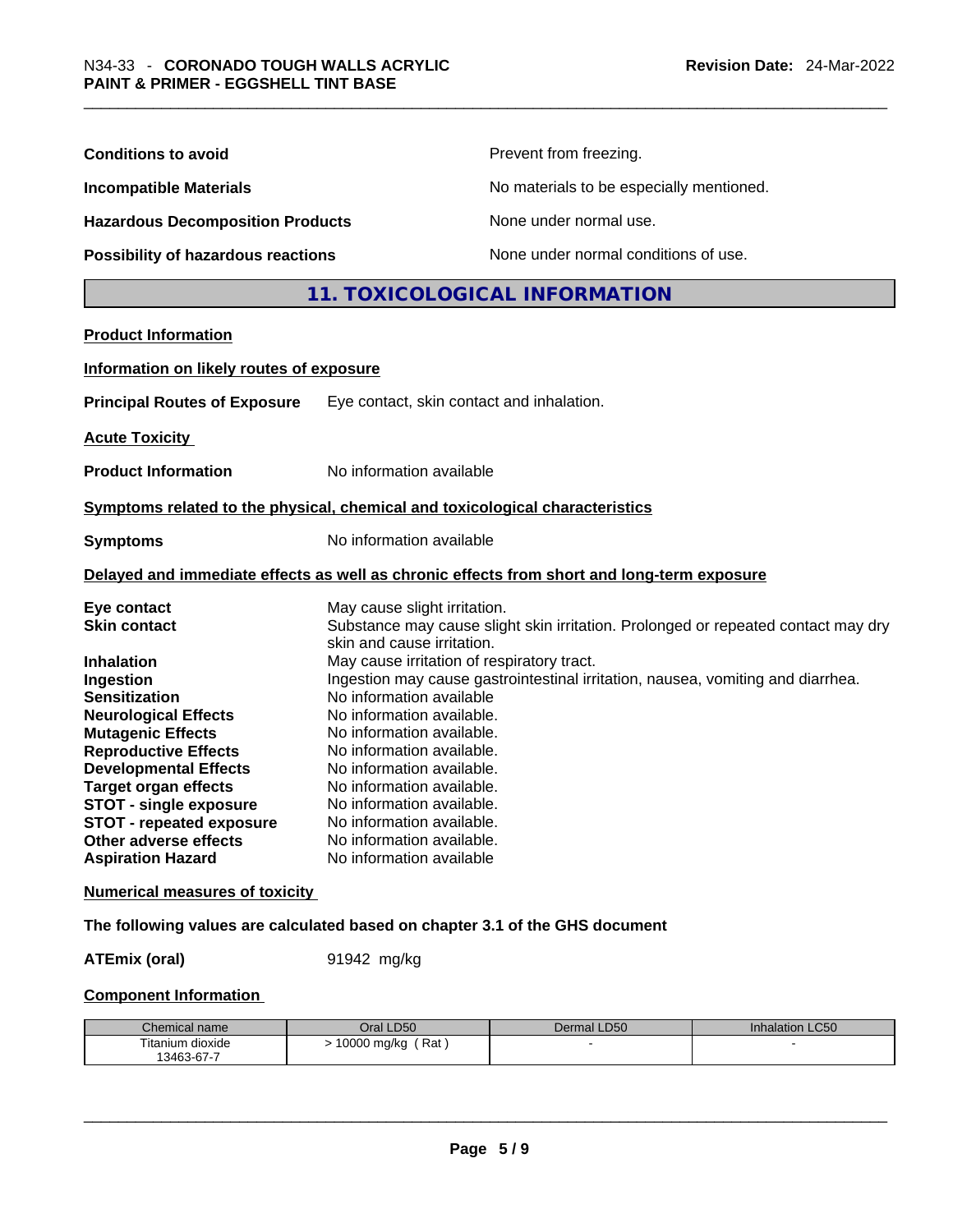#### **Chronic Toxicity**

#### **Carcinogenicity**

*The information below indicates whether each agency has listed any ingredient as a carcinogen:.* 

| <b>Chemical name</b>    | IARC                 | <b>NTP</b> | OSHA   |
|-------------------------|----------------------|------------|--------|
|                         | 2B<br>Possible Human |            | Listed |
| ` Titanium 、<br>dioxide | Carcinoɑen           |            |        |

• Although IARC has classified titanium dioxide as possibly carcinogenic to humans (2B), their summary concludes: "No significant exposure to titanium dioxide is thought to occur during the use of products in which titanium dioxide is bound to other materials, such as paint."

#### **Legend**

IARC - International Agency for Research on Cancer NTP - National Toxicity Program OSHA - Occupational Safety & Health Administration

**12. ECOLOGICAL INFORMATION** 

#### **Ecotoxicity Effects**

The environmental impact of this product has not been fully investigated.

#### **Product Information**

#### **Acute Toxicity to Fish**

No information available

#### **Acute Toxicity to Aquatic Invertebrates**

No information available

#### **Acute Toxicity to Aquatic Plants**

No information available

#### **Persistence / Degradability**

No information available.

#### **Bioaccumulation**

There is no data for this product.

#### **Mobility in Environmental Media**

No information available.

#### **Ozone**

No information available

#### **Component Information**

#### **Acute Toxicity to Fish**

Titanium dioxide  $LC50:$  > 1000 mg/L (Fathead Minnow - 96 hr.)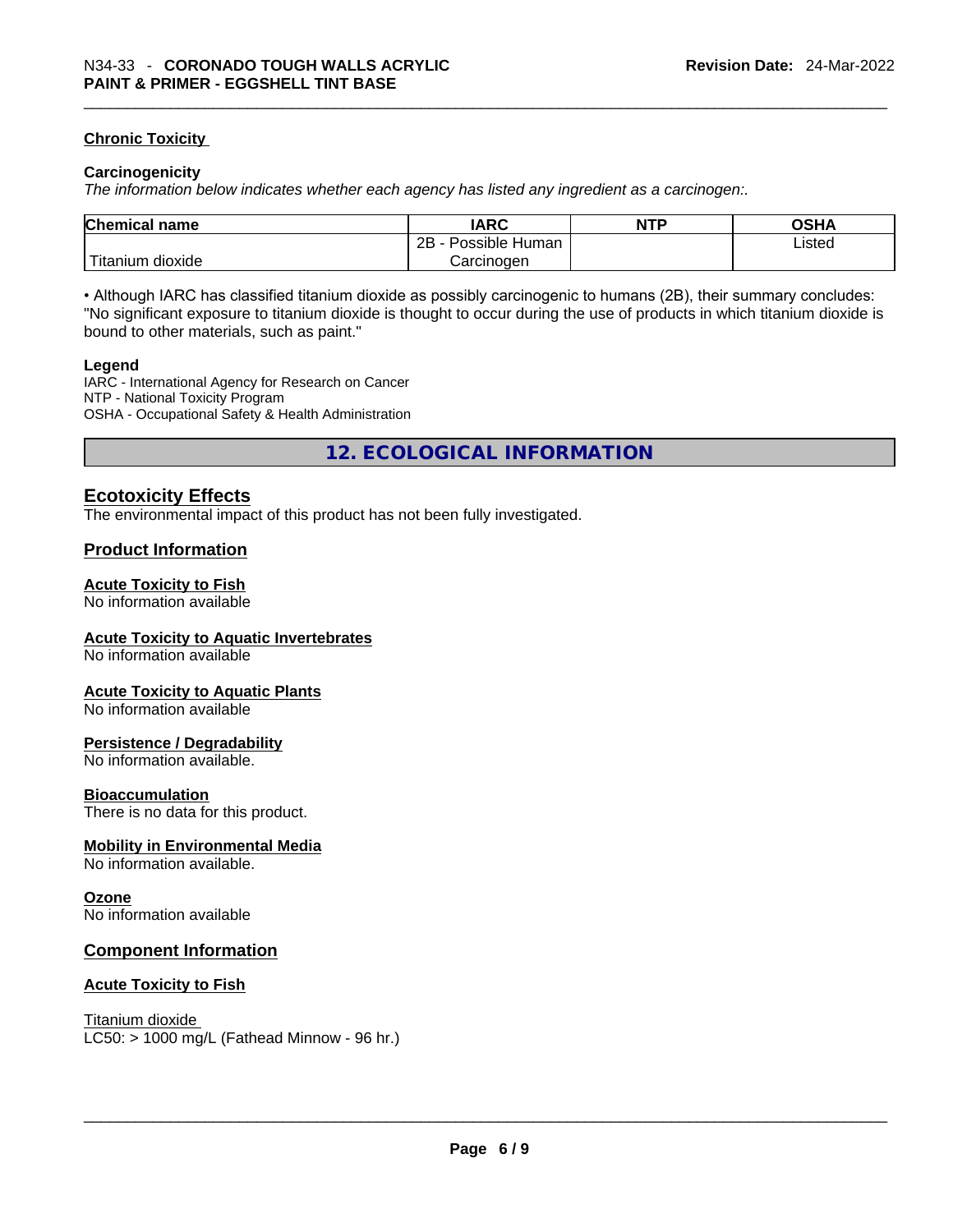#### **Acute Toxicity to Aquatic Invertebrates**

No information available

#### **Acute Toxicity to Aquatic Plants**

No information available

|                                                  | 13. DISPOSAL CONSIDERATIONS                                                                                                                                                                                               |
|--------------------------------------------------|---------------------------------------------------------------------------------------------------------------------------------------------------------------------------------------------------------------------------|
| <b>Waste Disposal Method</b>                     | Dispose of in accordance with federal, state, and local regulations. Local<br>requirements may vary, consult your sanitation department or state-designated<br>environmental protection agency for more disposal options. |
|                                                  | 14. TRANSPORT INFORMATION                                                                                                                                                                                                 |
| <b>DOT</b>                                       | Not regulated                                                                                                                                                                                                             |
| <b>ICAO/IATA</b>                                 | Not regulated                                                                                                                                                                                                             |
| <b>IMDG/IMO</b>                                  | Not regulated                                                                                                                                                                                                             |
|                                                  | <b>15. REGULATORY INFORMATION</b>                                                                                                                                                                                         |
| <b>International Inventories</b>                 |                                                                                                                                                                                                                           |
| <b>TSCA: United States</b><br><b>DSL: Canada</b> | Yes - All components are listed or exempt.<br>Yes - All components are listed or exempt.                                                                                                                                  |

#### **Federal Regulations**

#### **SARA 311/312 hazardous categorization**

| Acute health hazard               | Nο  |  |
|-----------------------------------|-----|--|
| Chronic Health Hazard             | No. |  |
| Fire hazard                       | No. |  |
| Sudden release of pressure hazard | No. |  |
| Reactive Hazard                   | Nο  |  |

#### **SARA 313**

Section 313 of Title III of the Superfund Amendments and Reauthorization Act of 1986 (SARA). This product contains a chemical or chemicals which are subject to the reporting requirements of the Act and Title 40 of the Code of Federal Regulations, Part 372:

*None*

#### **Clean Air Act,Section 112 Hazardous Air Pollutants (HAPs) (see 40 CFR 61)**

This product contains the following HAPs:

*None*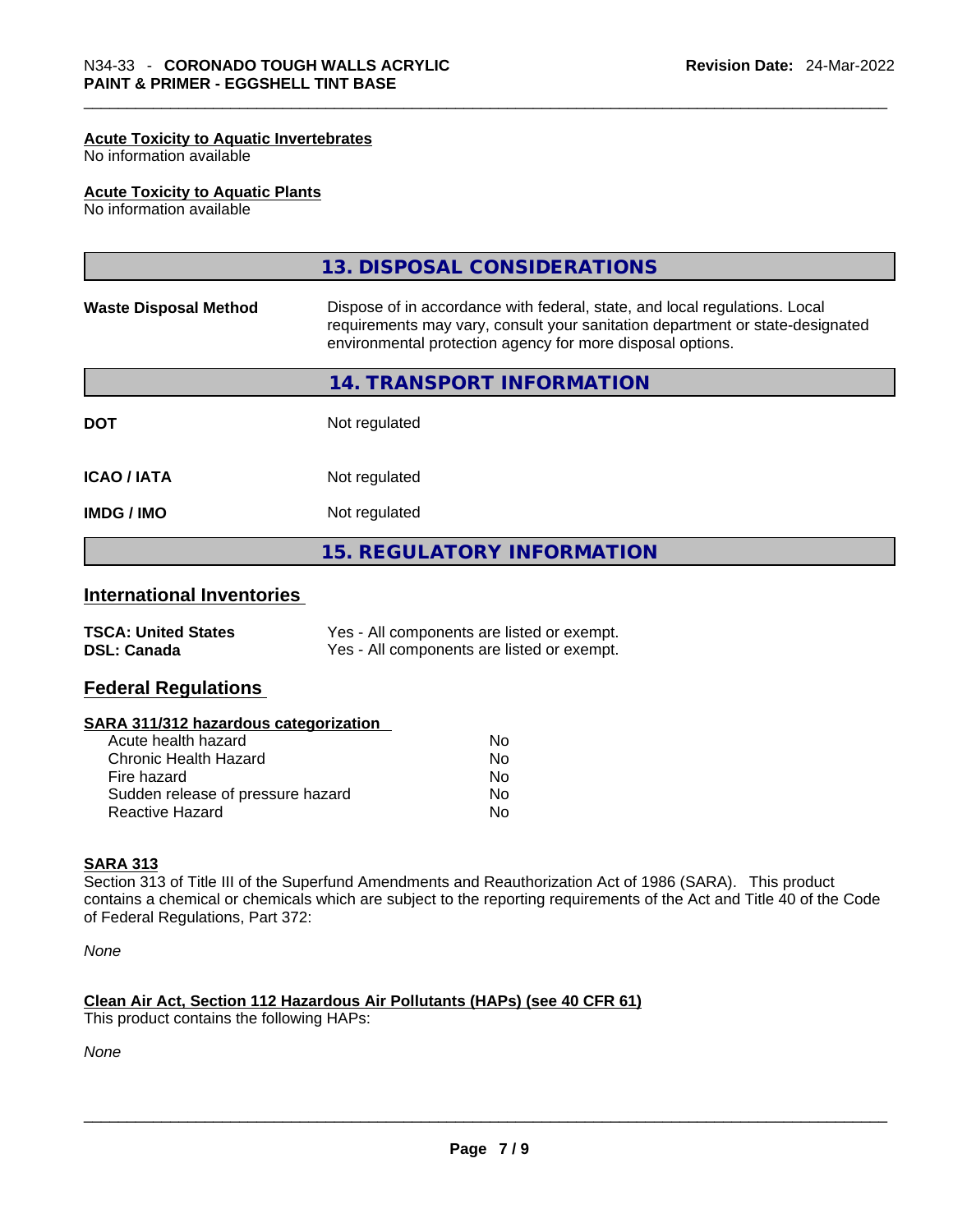#### **US State Regulations**

#### **California Proposition 65**

**WARNING:** This product can expose you to chemicals including Titanium dioxide, which are known to the State of California to cause cancer, and Ethylene glycol which are known to the State of California to cause birth defects or other reproductive harm. For more information go to www.P65Warnings.ca.gov

#### **State Right-to-Know**

| <b>Chemical</b><br>name      | <b>Massachusetts</b> | New<br>Jersev | Pennsylvania |
|------------------------------|----------------------|---------------|--------------|
| <br>--<br>dioxide<br>itanium |                      |               |              |
| imestone                     |                      |               |              |

#### **Legend**

X - Listed

### **16. OTHER INFORMATION**

| HMIS -<br><b>Health: 1</b> | <b>Flammability: 0</b> | <b>Reactivity: 0 PPE: -</b> |  |  |
|----------------------------|------------------------|-----------------------------|--|--|
|----------------------------|------------------------|-----------------------------|--|--|

#### **HMIS Legend**

- 0 Minimal Hazard
- 1 Slight Hazard
- 2 Moderate Hazard
- 3 Serious Hazard
- 4 Severe Hazard
- **Chronic Hazard**
- X Consult your supervisor or S.O.P. for "Special" handling instructions.

Note: The PPE rating has intentionally been left blank. Choose appropriate PPE that will protect employees from the hazards the material will *present under the actual normal conditions of use.* 

*Caution: HMISÒ ratings are based on a 0-4 rating scale, with 0 representing minimal hazards or risks, and 4 representing significant hazards or risks. Although HMISÒ ratings are not required on MSDSs under 29 CFR 1910.1200, the preparer, has chosen to provide them. HMISÒ ratings are to be used only in conjunction with a fully implemented HMISÒ program by workers who have received appropriate HMISÒ training. HMISÒ is a registered trade and service mark of the NPCA. HMISÒ materials may be purchased exclusively from J. J. Keller (800) 327-6868.* 

 **WARNING!** If you scrape, sand, or remove old paint, you may release lead dust. LEAD IS TOXIC. EXPOSURE TO LEAD DUST CAN CAUSE SERIOUS ILLNESS, SUCH AS BRAIN DAMAGE, ESPECIALLY IN CHILDREN. PREGNANT WOMEN SHOULD ALSO AVOID EXPOSURE.Wear a NIOSH approved respirator to control lead exposure. Clean up carefully with a HEPA vacuum and a wet mop. Before you start, find out how to protect yourself and your family by contacting the National Lead Information Hotline at 1-800-424-LEAD or log on to www.epa.gov/lead.

**Prepared By Product Stewardship Department** Benjamin Moore & Co. 101 Paragon Drive Montvale, NJ 07645